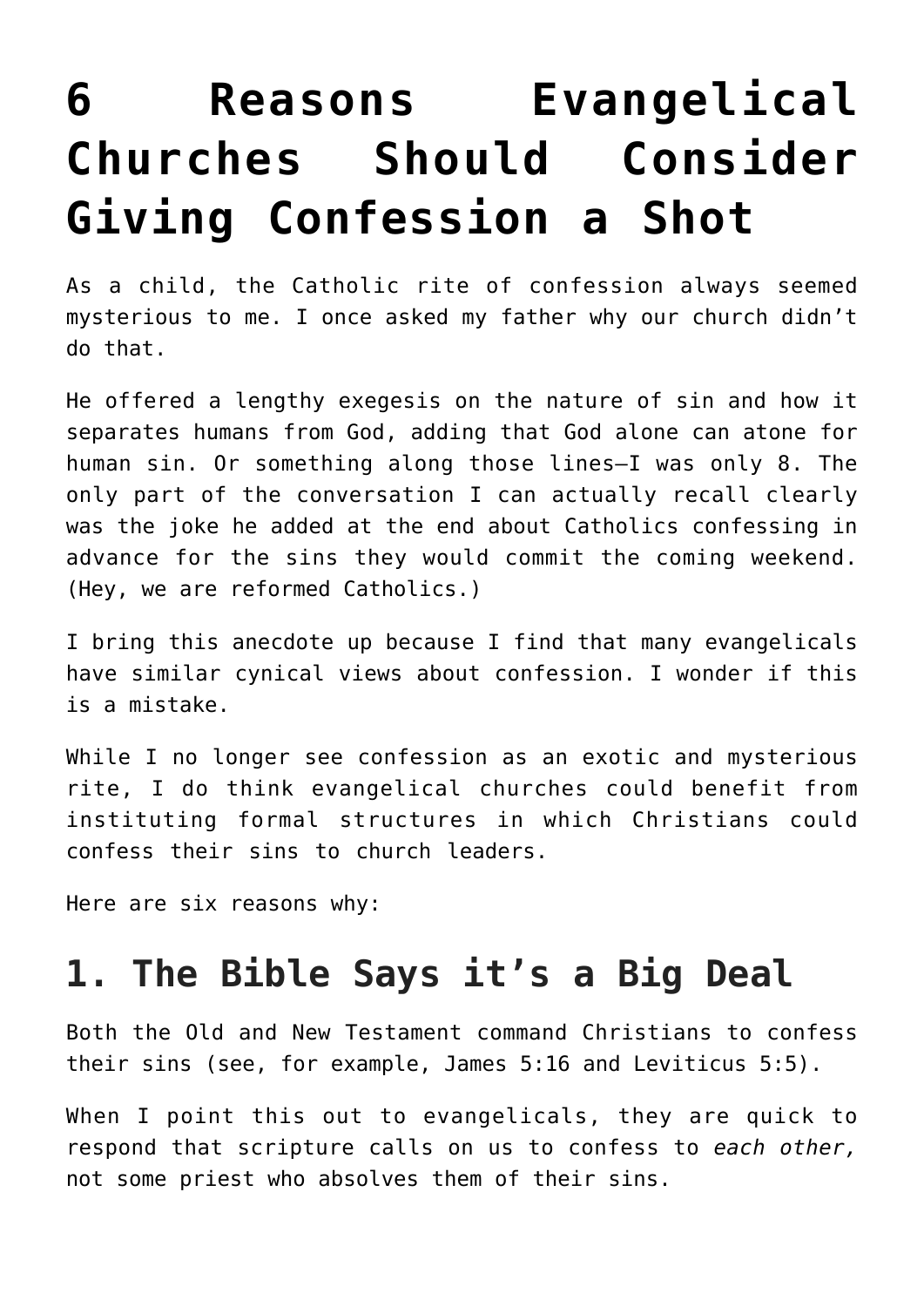Fair enough, I say. Then I ask them the last time they confessed their sins to a fellow Christian, and I'm usually met with stammering and dissembling. There is a reason for this. I suspect a small percentage of evangelical Christians confess to one another regularly. (Sorry, I can't find any polling on this issue.)

If this is true, it's a problem—and not just because the Bible calls us to confess.

### **2. Confessing Is Cathartic**

There likely are several reasons the Bible commands people to confess their sins. One reason is this: keeping secrets [is](https://www.psychologytoday.com/us/blog/ulterior-motives/201707/keeping-secrets-is-bad-you-is-why) [damaging to us](https://www.psychologytoday.com/us/blog/ulterior-motives/201707/keeping-secrets-is-bad-you-is-why).

[Science](http://psycnet.apa.org/record/2017-20428-001), [literature,](https://en.wikipedia.org/wiki/The_Scarlet_Letter) and [Scripture](https://dailyverses.net/proverbs/28/13) all agree on this.

Thinkers from Aristotle to Freud have recognized the redemptive power of [catharsis](https://www.merriam-webster.com/dictionary/catharsis), a term that comes from the Greek word kathairein, meaning "to cleanse, purge." Psychologists [say the confession of sin](http://primal-page.com/cathar.htm) can operate in much the same way.

Evangelicals sin like other Christians, I assume. If they are not regularly confessing these sins, they are missing out on the redemptive power of catharsis.

#### **3. Confessing Makes Us More Humble**

Confessing isn't just cathartic; it's humbling. It forces us to not just recognize our failings, but to share those failings with someone. This helps us put sin in its proper perspective. Instead of worrying about the sins of other people—as we're so often tempted to do—confession reminds us of our own fallen nature.

By regularly acknowledging and verbalizing weaknesses and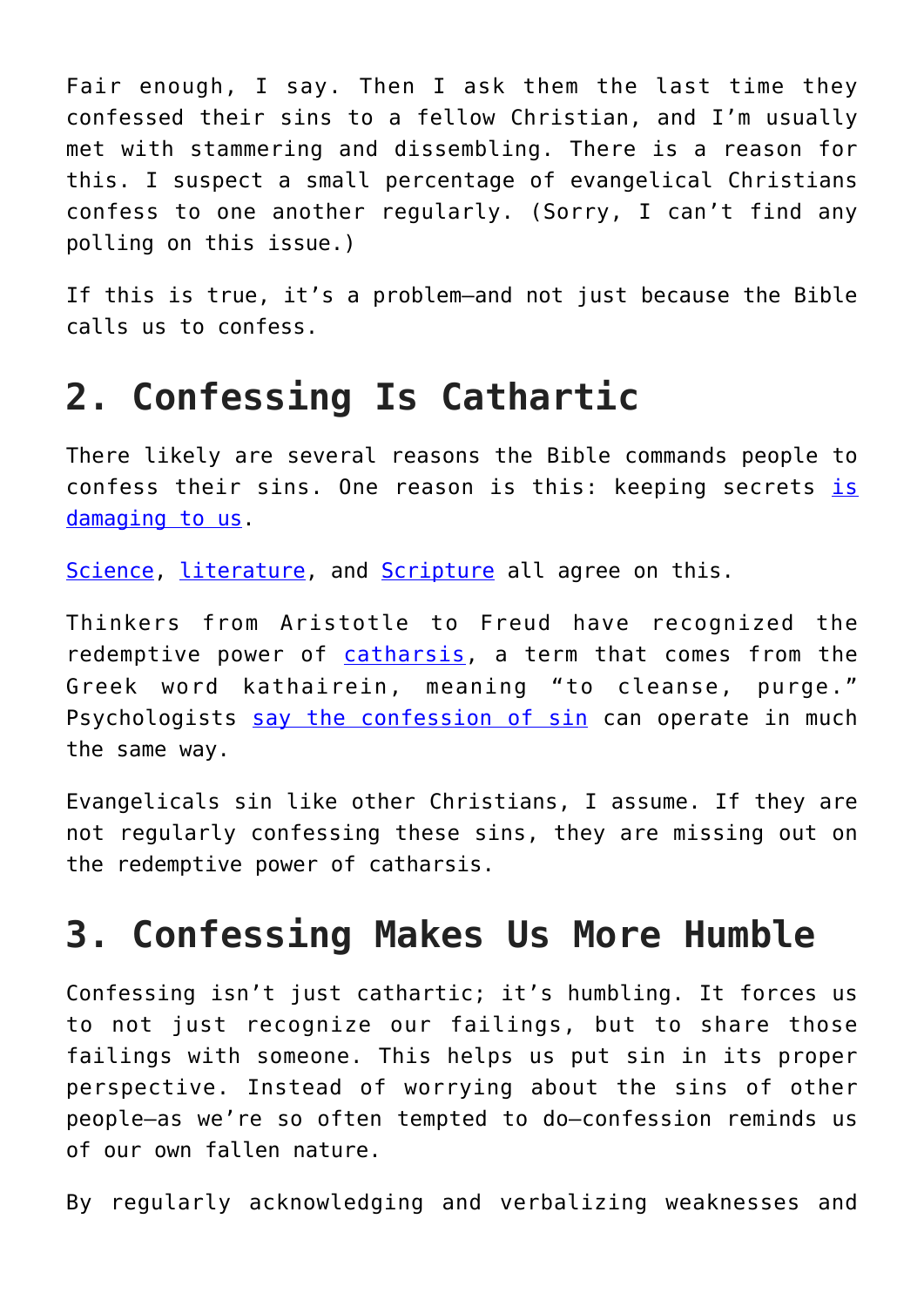mistakes, pride—"the essential vice, the utmost evil," according to C.S. Lewis—melts away. It is replaced with humility, the quality "that makes men as angels," according to St. Augustine.

## **4. Confession Would Create a More Intimate Connection Between Church Leaders and Members**

Let's face it: There is some superficiality in the evangelical church experience. Many Christians attend church services on Sunday—and that's about it. For many people at large churches, this service might involve singing a few songs, briefly shaking hands with people in pews (whom they don't know), saying a couple of prayers, dropping a check into the offering bowl, and listening to a brief sermon before they are out the door until next Sunday.

As a result, the relationship between pastor and flock is often weak. (The last two churches I've attended have been led by wonderful men who are gifted speakers. But they wouldn't recognize my face let alone my name.)

Offering regular confession—encouraged, not required—would create a new touchpoint between church leaders and members in a private, intimate setting. (This assumes, of course, the confession is not done anonymously.)

## **5. Confession Would Create a Bit of Needed Structure**

In his book *[The Benedict Option](https://amzn.to/2K9Ad4V)*, the scholar Rod Dreher calls disorder "the defining characteristic of the modern world."

In my experience, evangelicals often subconsciously embrace this lack of order because they associate structure and ritual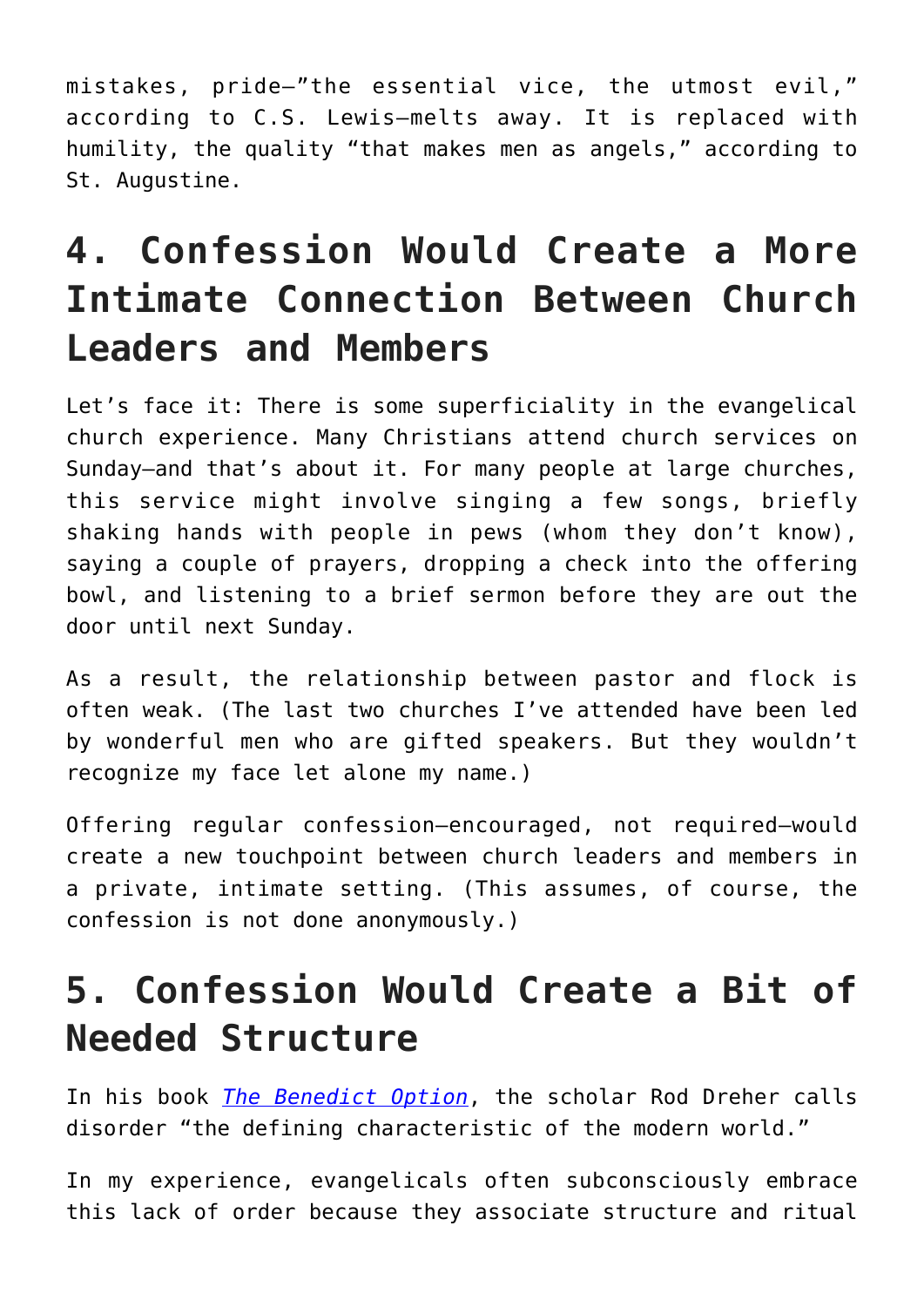with Catholicism. The problem is that humans benefit from order and structure. This applies to Christians, too.

"Daily prayers and religious reading and church going are necessary parts of the Christian life," C.S. Lewis observed in *Mere Christianity*. "We have to be continually reminded of what we believe."

Confession would allow Christians to more frequently observe an important Christian rite and make it part of their spiritual routine. This is not a question of "works or faith." It's simply the recognition that our actions can build (or erode) our faith.

## **6. Churches Could Learn a lot from Their Congregation**

Pastors today spend a lot of time speaking to their congregations. They also probably spend a great deal of time listening to a small percentage of their community's problems. By creating a formal structure in which Church members could regularly confess, leaders would get a much better sense of what types of spiritual struggles their congregation is experiencing.

You can learn an awful lot by actually listening to people. The problem, as Hemingway [observed,](https://www.brainyquote.com/quotes/ernest_hemingway_101588) is that most people never listen.

I think churches would be amazed at what they'd learn by creating a channel through which they could regularly listen to the people in the pews as they hear their confession.

\*

I suspect a lot of evangelical Christians won't agree with my suggestion. Some will say confession is superfluous because their church offers accountability groups and encourages